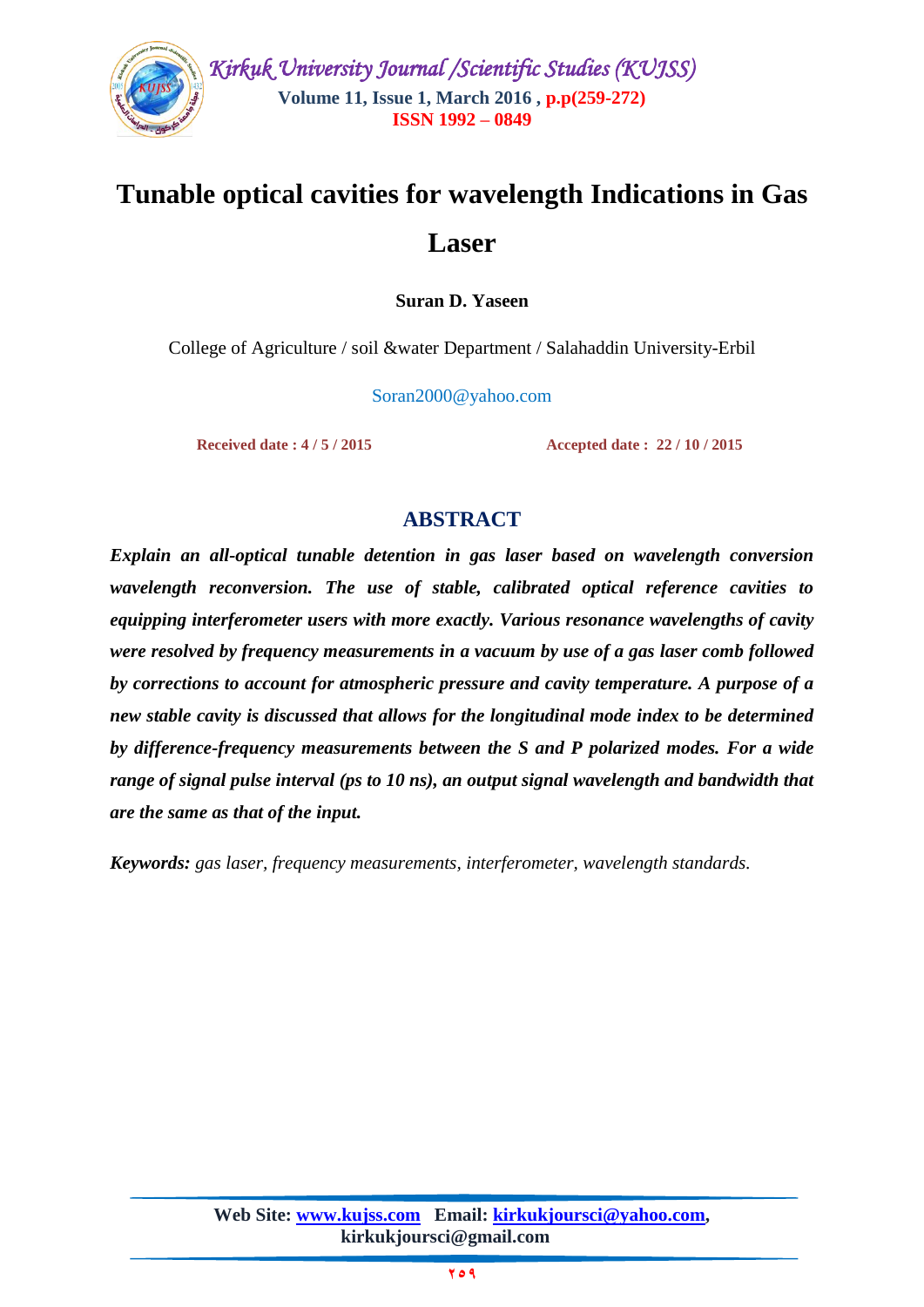

# **الطول الموجي كمرجع لمحصول عمي تجويف بصري انظباطي في الميزر الغازي**

**سوران ذوالنون ياسين**

قسم التربة والمياه / كمية الزراعة / جامعة صالح الدين- اربيل

Soran2000@yahoo.com

**تاريخ استالم البحث: 4 / 5 / 9205 تاريخ قبول البحث: 99 / 02 / 9205**

#### **الملخص**

**إثبات وجود تأخير االنضباطي البصري في الميزر الغازي عمى أساس تحويل الطول الموجي كإعادة التحويل. استخدام مستقرة، معايرة تجاويف اإلشارة الضوئية لتزويد المستخدمين تداخل مع أكثر دقة. وتم تحديد عدة موجات صدى من تجويف بواسطة قياسات التردد في الفراغ عن طريق استخدام مشط ليزر الغاز تميها تصحيحات لحساب الضغط الجوي ودرجة الحرارة تجويف. تصميم من تجويف مستقر الجديد الذي يسمح لممؤشر الوضع الطولي التي تحددها قياسات الفرق التردد بين أوضاع S و P المستقطب. لمجموعة واسعة من فترات إشارة النبض ) 01 نانوثانية(، والطول الموجي إشارة الى خرج وعرض النطاق الترددي التي هي نفسها كما في المدخالت.**

**الكممات الدالة :** الميزر الغازي ، مقياس التردد، المدخال، طول الموجي األساسي.

## **1. Introduction**

 Optical interferometers measure length in units of a known optical wavelength. Common interferometric systems use frequency-stable lasers, and the wavelength is a calculated parameter that depends on the local air's refractive index, which varies with air density and composition. Consequently, length measurements performed in air are substantially less accurate than similar measurements utilizing an interferometer operating in vacuum [1]. A different approach that has been suggested is to frequency-lock a tunable laser to a mode of a mechanically stable reference cavity that is open to the air **[**2,3,4]. Essentially, the frequency of a tunable laser is controlled to fix the wavelength in the medium. The wavelength may be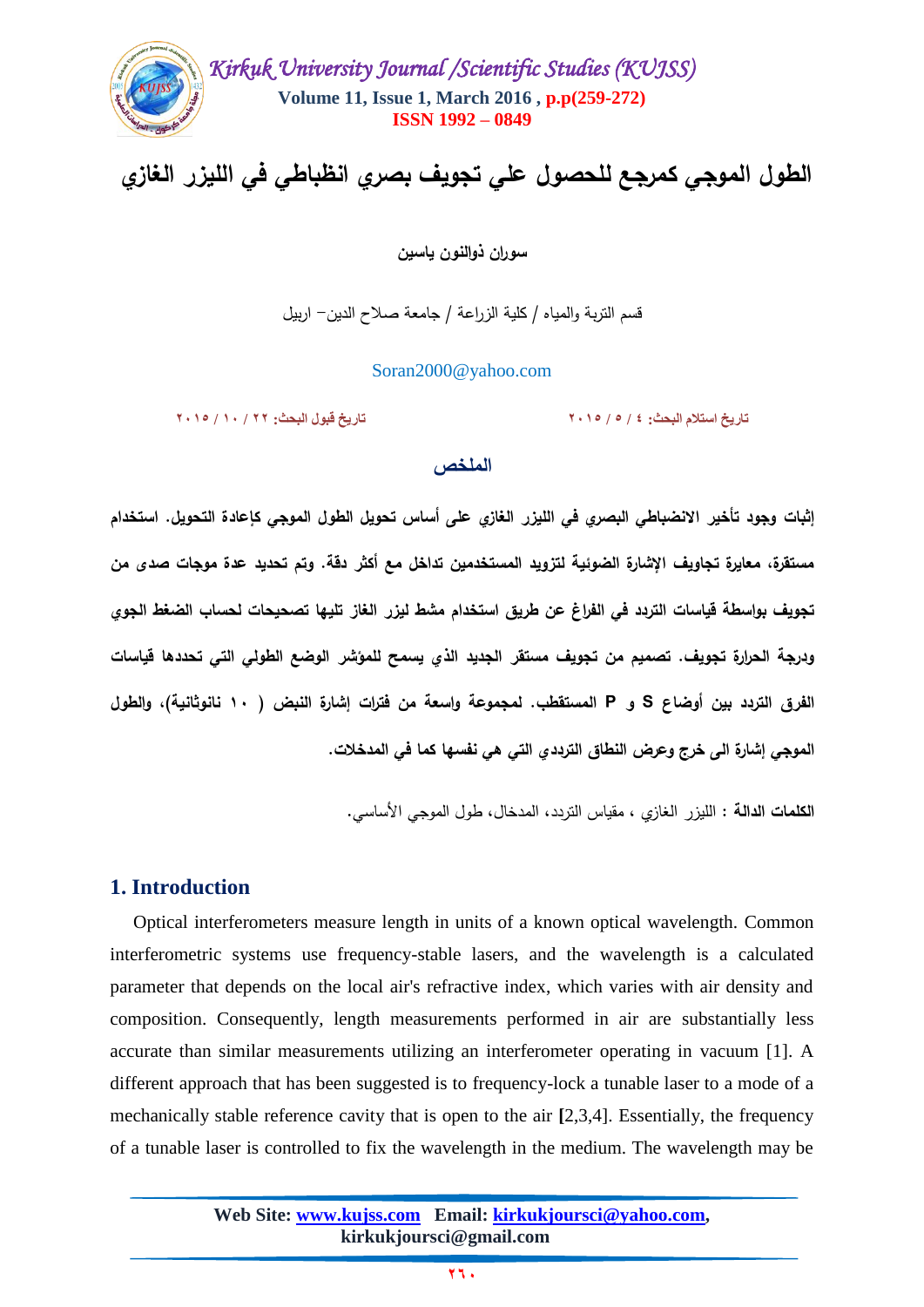# *Kirkuk University Journal /Scientific Studies (KUJSS)*  **Volume 11, Issue 1, March 2016 , p.p(259-272) ISSN 1992 – 0849**

determined by a calibration of some type, and known correction factors (such as the reference-cavity temperature) applied as necessary. Here, calibrated several modes of a prototype reference cavity by way of frequency measurements with a femtosecond-laser frequency comb [5]. Furthermore, by smoothly tuning between two known resonance wavelengths, swept-wavelength interferometry is possible with no associated refractive index measurements. A wavelength calibration of the cavity at a certain temperature can be accomplished indirectly by an optical frequency measurement. Measured a tunable laser's frequency while it is locked to a resonance of the cavity in a vacuum chamber. The wavelength of the resonance in the vacuum may then be calculated with high precision since the limiting factor is not the refractive index but is instead likely to be the residual error of the temperature monitoring or offsets in the frequency-locking process. As discussed below, when air is re-introduced to the chamber the wavelength of each mode remains nominally the same, apart from several small corrections not related to the air's refractive index [6].

 Subsequent frequency-locking of a laser to such a resonance will allow the user to know the laser wavelength in the reference cavity air path which, for instance, may be placed adjacent to a length-measuring interferometer. Monitoring the cavity temperature appears to be preferable to controlling it, since temperature control would unduly heat or cool the air in the cavity relative to the interferometer measurement path. The correction for atmospheric pressure requires knowledge of the barometric pressure, but again not as precisely as the present method of using the Edlen equations [7]. The material aging issue refers to a gradual shrinking at the rate of  $\Delta l / l \leq -5 \times 10^{-9} \text{yr}^{-1}$  in the low-expansion material ULE glass [8]. This characterization is the result of long-term measurements of Fabry-Perot resonance frequencies. Another candidate low-expansion glass material, Zerodur-M, exhibits an aging rate larger by an order of magnitude [9]. Direct measurements of optical frequency as described here are to be distinguished from resonance frequency estimates based on measurements of the cavity free spectral range (FSR). Frequency measurements of a cavity's FSR to the level of  $10^{-7}$  have been demonstrated at a single wavelength [10], but the FSR is wavelength dependent since the dielectric-mirror phase shift upon reflection is wavelength dependent. An accurate  $(\Delta \nu / \Delta \nu \approx 10^{-8})$  measurement of a resonance frequency by way of FSR measurements does not appear to be practical at this point. However the tunable laser must be brought into coincidence and locked to the same longitudinal mode index (m) that was previously calibrated. Several methods of finding the correct mode are discussed.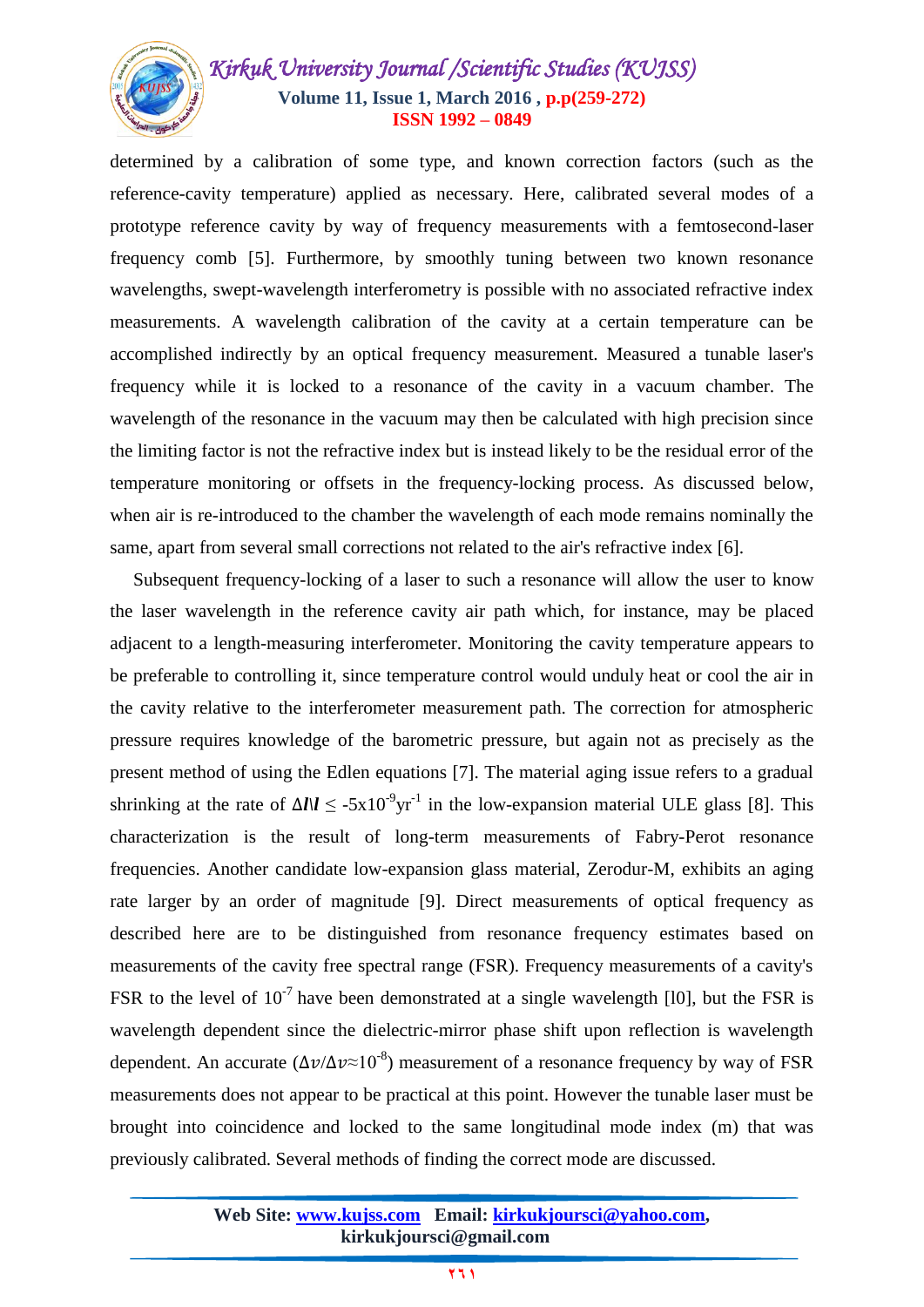

 The choice of which laser to employ in this research has been based on several factors. Traditionally, most metrology systems have been built around the red 633 nm wavelength since frequency-stabilized He-Ne lasers have long been available. For this application we need a tunable laser with a line-width narrow enough to be captured and locked by electronic means. While it is true that the longer wavelength is a negative factor with regard to an interferometric measurement, the DFB characteristics including ruggedness, power, cost, eyesafety, fiber compatibility and component availability are positive factors. For instance, for paths on the order of one meter, a very precise  $\Delta l \ll 3$  x10<sup>-8</sup> measurement represents a fractional fringe interpolation of only 1/50 of a wave using the telecom-wavelength lasers.

 The actual stability of the laser wavelength in air is a difficult parameter to measure. Monitoring the laser frequency via a heterodyne beat-note will only record changes of the air's refractive index. By building a rigid test interferometer and monitoring the apparent path length using our "stable wavelength," we are likely to measure a changing phase shift at some level [11].

 The aim of this study is discussed that allows for the longitudinal mode index to be determined by difference-frequency measurements between the S and P polarized modes. For a wide range of signal pulse interval (ps to 10 ns), an output signal wavelength and bandwidth that are the same as that of the input.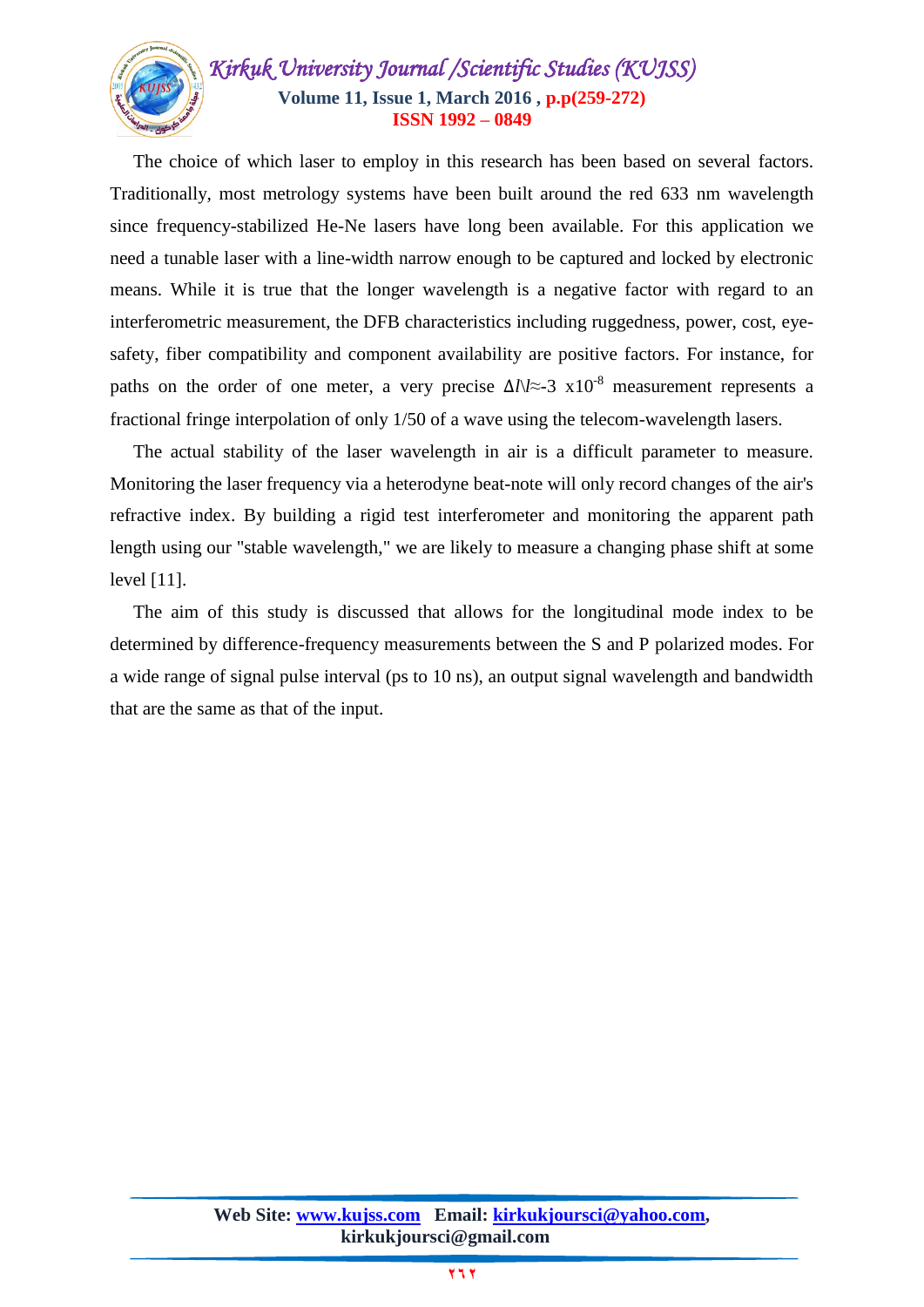

|  | <b>Table (1):</b> Scientific names of abbreviations |
|--|-----------------------------------------------------|
|--|-----------------------------------------------------|

| No.                | <b>Scientific names</b>                                 | <b>Abbreviations</b>       |
|--------------------|---------------------------------------------------------|----------------------------|
| 1.                 | <b>Change rate of length</b>                            | $\Delta$ $\ell$ l          |
| 2.                 | <b>Uncertainty wavelength reference</b>                 | $\Delta \lambda / \lambda$ |
| 3.                 | <b>Calibration wavelength</b>                           | $\lambda_{\rm c}$          |
| $\boldsymbol{4}$ . | <b>Calibration Temperature</b>                          | $T_c$                      |
| 5.                 | The error of the polynomial approximation               | ε                          |
| 6.                 | cavity's coefficient of expansion                       | $\propto$ (T)              |
| 7.                 | <b>Free spectral Range</b>                              | $\Delta v/v$               |
| 8.                 | <b>Total phase -shift</b>                               | $\emptyset_m$              |
| 9.                 | <b>Total Gouy phase-shift</b>                           | $\psi_R$                   |
| 10.                | <b>Cavity length</b>                                    | L                          |
|                    | <b>Trademark of Coming and Schott Glass, Inc. Trade</b> | <b>ULE</b> and             |
| 11.                | names are mentioned for reference only and do not imply | <b>Zeroudur</b>            |
|                    | product endorsement by NIST.                            |                            |
| 12.                | <b>Transverse mode indexes</b>                          | P and q                    |
| 13.                | <b>Merit Figure</b>                                     | $\Gamma$                   |

# **2.Wavelength Indication Cavity Quests**

## **2.1. Stability**

 The resonance condition of an optical cavity is often approximated as an integer number of wavelengths in the cavity round-trip path length, or  $m\lambda = L$ . This simplification neglects any phase-shift upon reflection at the mirrors. It also assumes plane-wave propagation, neglecting the phase accumulation that occurs as the optical wave diffracts. We write the resonance condition as [11]

$$
\lambda = \frac{L}{m + \frac{\varphi_m(\lambda)\psi_R}{2\pi}}
$$
 ......1

 Where L is the physical round-trip path length of the resonator, the integer m is the longitudinal mode index,  $(\Phi m)$ , is the total phase-shift upon reflection from the dielectric mirrors per round-trip, and  $\Psi_R$  is the total Gouy phase shift around the ring cavity. Note that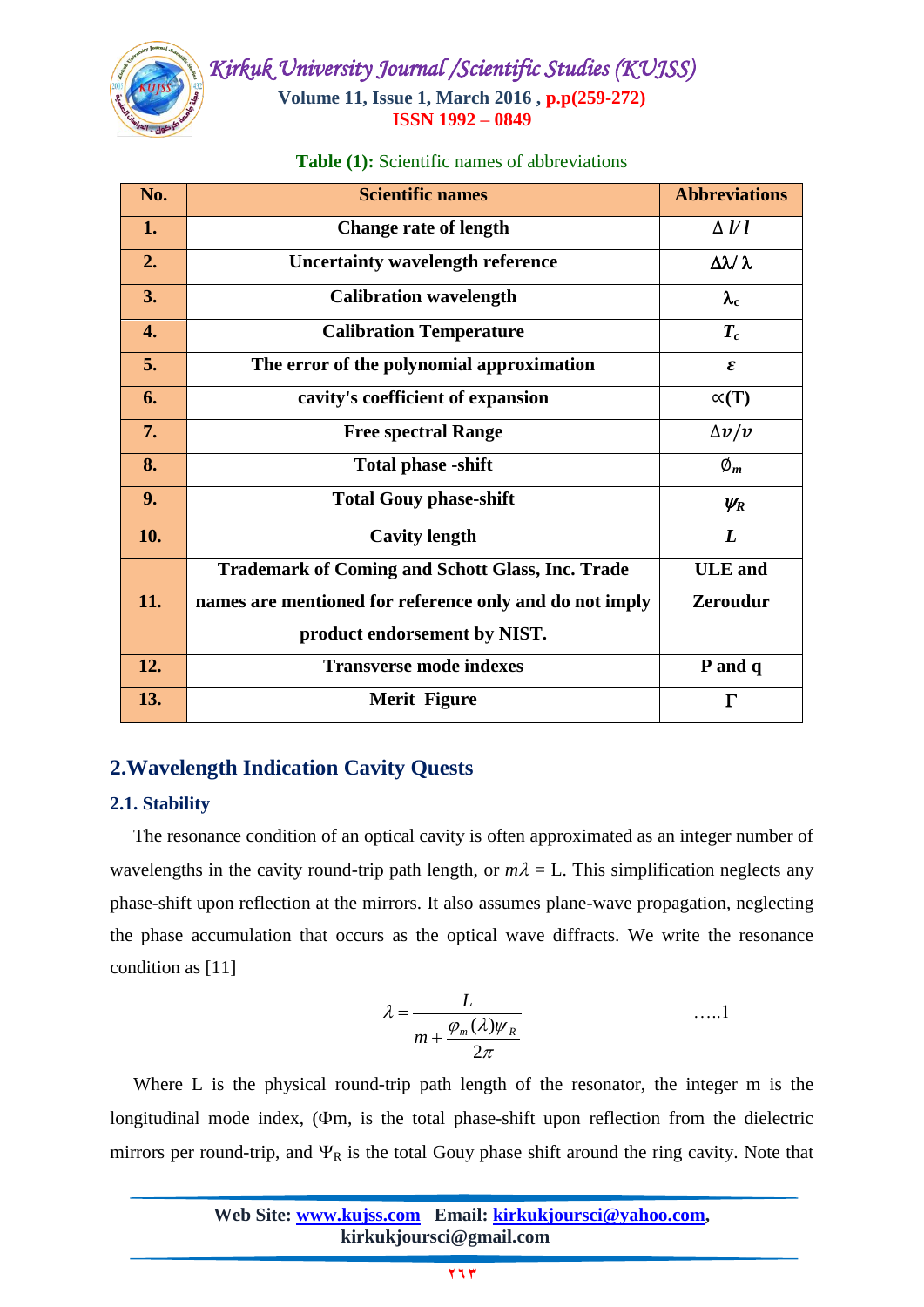# *Kirkuk University Journal /Scientific Studies (KUJSS)*  **Volume 11, Issue 1, March 2016 , p.p(259-272) ISSN 1992 – 0849**

the index of refraction of the medium does not appear explicitly in Eq. (1). In other words, the resonant wavelength is to first order independent of the air density in the cavity. One may expect a higher-order dependence if the air affects  $\Phi_m(\lambda)$ ,  $\Psi_R$ , or L in any indirect manner. Examples would include a change of the cavity length L due to air pressure or mirror contamination. The largest sources of uncertainty appear to come from residuals after correcting for changes of the mechanical length L due to temperature, aging, and atmospheric pressure. Equation (1) defines two distinct sets of modes, **s** and p polarized, that will in general have different resonance wavelengths since  $\Phi_m$ , is polarization dependent due to the non-zero angle of incidence on the cavity mirrors. The total Gouy shift is the phase difference between a plane wave and the actual cavity mode wave, over a single round trip in the cavity. It is a function of the cavity geometry, i.e., the mirror curvatures and spacing. The shift may be calculated numerically for any cavity geometry, and will be a factor on the order of  $\Psi_{\rm R} \approx$  $2\pi$ . 2π S for all geometries considered here. For a two-mirror Fabry-Perot cavity, the Gouy term can be written as [12]

$$
\Psi_R = 2(1+p+q)\cos^{-1}(\sqrt{g_1 g_2})
$$
  $g_i = 1-\frac{L}{R}$  ......2

Here, p and q are the transverse mode indexes. As we will be interested only in the  $TEM_{00}$ modes,  $p = q = 0$  for the designs considered in this report. The mechanical length L clearly enters Eq. (1) through the  $\Psi_R$  term in the denominator, in addition to appearing explicitly in the numerator. However due to the large factor  $m$  (typically  $>10^5$ ) in the denominator of Eq. (1), this indirect contribution of cavity length drift to wavelength shift is quite small, far below the level of  $\Delta \lambda / \lambda \approx 10^{-8}$ . The  $\Psi_R$  term can therefore be considered a constant for each cavity design considered here. The phase shift upon reflection at each mirror is a function of mirror stack design. The coatings considered here are fabricated at elevated temperatures by ion-beam assisted RF deposition, which results in nonporous layers that have virtually the same density as the bulk materials Ta2O5 and  $SiO<sub>2</sub>[13]$ .

A molecular monolayer on each mirror of a ring cavity represents about 1 part in  $10^8$  of the path length. However, this does not equate to the wavelength instability caused by accumulating a monolayer of contamination. At this point it is worth noting that the initial calibration does not need to be performed in a high-vacuum environment. Indeed, measuring the mode frequency with a background pressure of 0.1 Pa ( $\approx$ 1 mTorr) will cause an error (if uncorrected) of only  $\Delta\lambda/\lambda \approx 23*10^{-10}$  [14].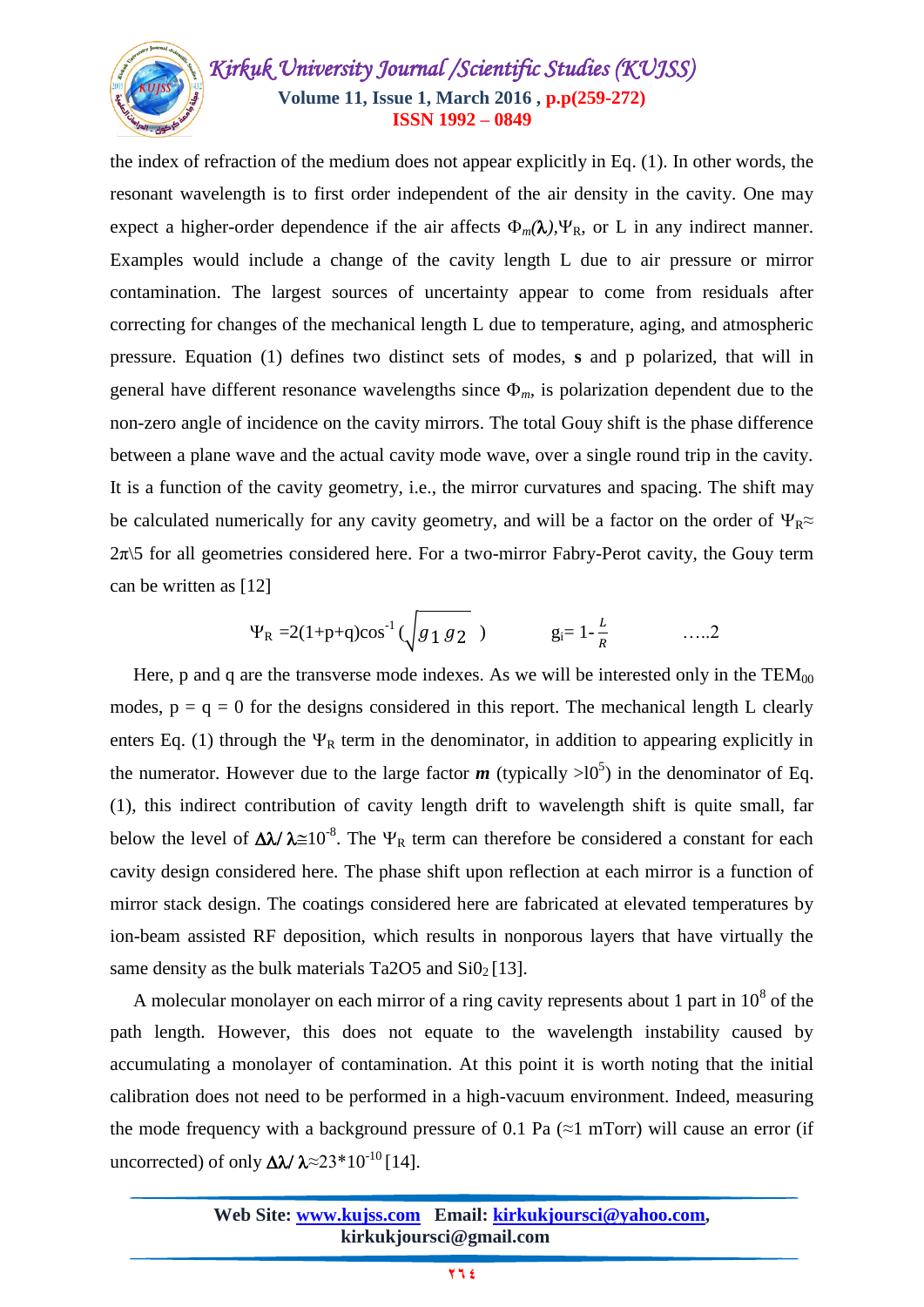

To summarize the contributions of the dielectric mirror phase shift  $\Phi_m(A)$  and Gouy term  $\Psi_R$  to the overall wavelength instability, these terms are significantly less than  $\Delta \lambda / \lambda \approx 10^{-8}$ . Wavelength uncertainty related to temperature, atmospheric pressure, and material aging are discussed in the following section concerning accuracy.

#### **2.2. Accuracy**

Considering stable cavities made entirely of low-expansion glass with optically contacted mirrors. The goal is to construct a resonator with a wavelength uncertainty between calibrations of a few parts in  $10^8$  or better. The wavelength uncertainty provided to the interferometer user may then largely be a function of how well the refractive index of the air in the cavity matched that of the interferometer path. As discussed in the introduction, candidates for mirror spacer material include ULE glass and Zerodur-M. The initial temperature coefficient at room temperature will be within the range of  $\pm 30 \times 10^{-9}$  °C<sup>-1</sup>. The temperature coefficient of each cavity would be measured during the femtosecond comb calibration over a nominal range of temperatures near room temperature. Subsequent use would entail monitoring the cavity temperature and correcting the wavelength as the cavity temperature deviates from the calibration temperature. The temperature calibration will include the effects, if any, of a possible temperature coefficient of the dielectric mirrors. The cavity's coefficient of expansion,  $\alpha(T)$ , will be approximated by fitting a polynomial to experimental data points derived from frequency measurements over a range of  $\pm 5\ ^{0}C$  from room temperature. Expect to measure the coefficient of expansion  $\alpha(T)$  at multiple temperatures over this limited range with an accuracy of  $\pm 2 \times 10^{-9}$  <sup>0</sup>c <sup>-1</sup>. The corrected

wavelength would be estimated according to:

$$
\lambda(t) = \lambda_c (1 + \int_{T_c}^{T(t)} (\alpha(T) + \varepsilon) dT) \qquad \qquad \dots \text{.}
$$

Where  $\lambda_c$  and  $T_c$  are the calibration wavelength and temperature, respectively,  $\epsilon$  is the error of the polynomial approximation with respect to the true coefficient of expansion, and  $T(t)$  is the temperature at time t. The error in the estimation of  $\lambda(t)$  will have two independent components which will be combined in a root-sum-square (RSS) fashion to determine the total error caused by temperature.

 As the wavelength calibration will be performed in vacuum, any change in the resonant wavelength with air pressure must be properly accounted for. There are two known effects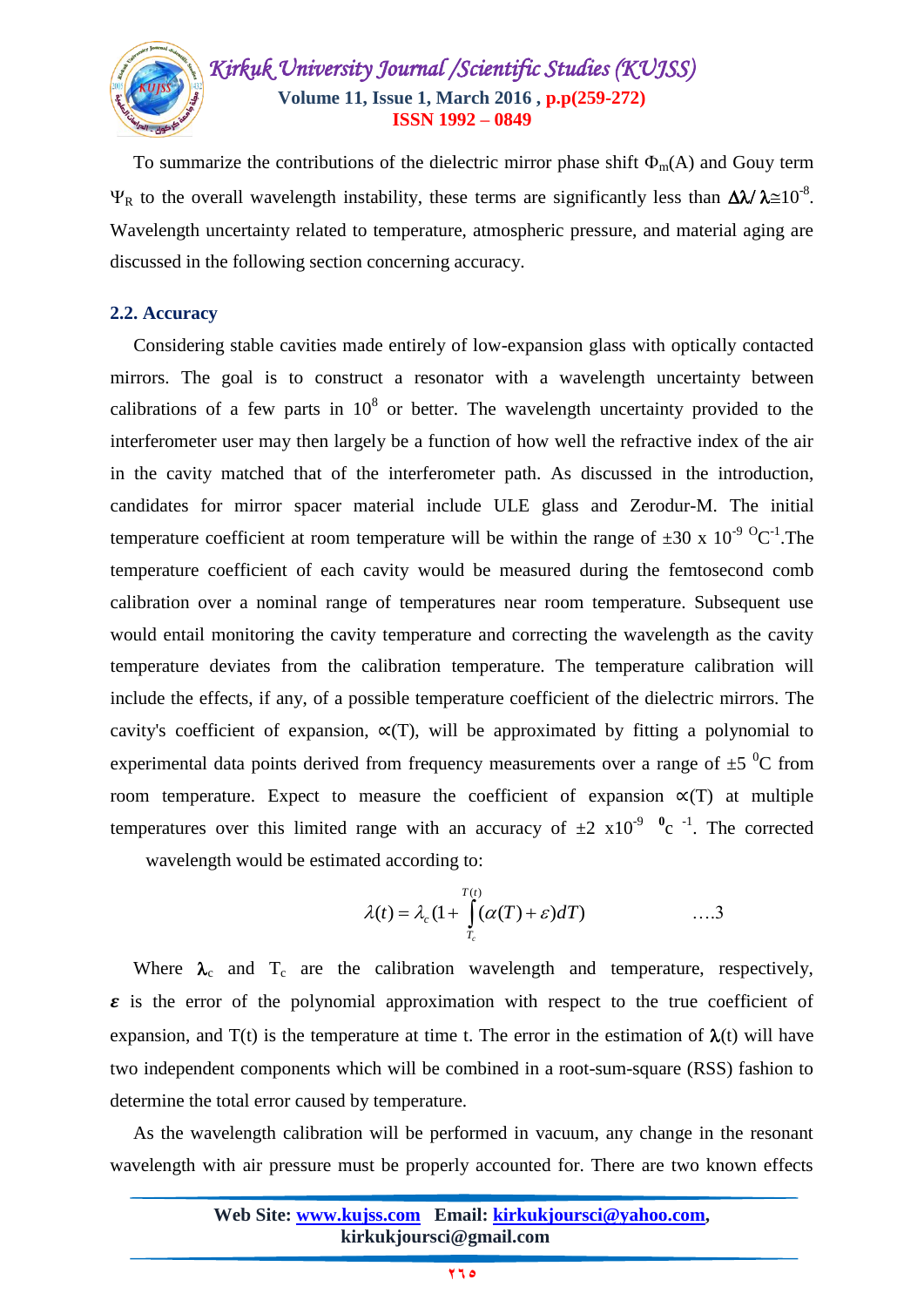

that scale with pressure; the first is a bulk volume decrease due to the finite bulk modulus of the glass, and the second is a slight correction due to the dielectric mirror phase shift. According to theory the change in bulk volume causes a proportional change in length [15] that follows

$$
\frac{\Delta l}{l} = \frac{1}{3} \frac{\Delta V}{V} \tag{4}
$$

The volume change is related to the pressure change by the bulk modulus K:

$$
\frac{\Delta V}{V} = \frac{\Delta P}{K} = \frac{\Delta P}{E/[3(1-2\nu]} \qquad \qquad \dots \dots 5
$$

 In Eq. 5 the bulk modulus is written in terms of the modulus of elasticity (E) and Poisson's ratio  $(v)$ . Unfortunately for both Zerodur and ULE glass these quantities may vary slightly (by at least  $\pm 2$  %, l $\sigma$ ) from batch to batch. For Zerodur (nominal E = 90.3 GPa and  $v = 0.243$ ), the theory indicates a linear contraction of  $\Delta l/l = 0.577 \times 10^{-6}$  from vacuum to one Atmosphere. For ULE (nominal  $E = 67.6$  GPa and  $v = 0.17$ ), the theory indicates a linear contraction of  $\Delta l \langle l = 0.989 \times 10^{-6}.$ 

 Table (2) Aging rates of several low-expansion glasses from the references shown. All the results were collected over periods of at least 2 years except where noted. In some cases we have converted the reference data to  $yr^{-1}$  to facilitate comparison. The negative sign indicates the length change is in all cases a contraction.

| <b>Reference</b>   | <b>ULE</b>                                      | <b>Zerodur-M</b>                                | <b>Zerodur</b>                                             |
|--------------------|-------------------------------------------------|-------------------------------------------------|------------------------------------------------------------|
| Bergquist [16]     | $\leq$ -2.4 x 10 <sup>-9</sup> yr <sup>-1</sup> |                                                 |                                                            |
| Marmet (1997) [17] | $\leq$ -3.7 x 10 <sup>-9</sup> yr <sup>-1</sup> |                                                 |                                                            |
| Hils (1989) [15]   |                                                 |                                                 | $\leq$ -2 x 10 <sup>-<math>'</math></sup> yr <sup>-1</sup> |
| Tamm [2000] [18]   | $\leq$ -5.5 x 10 <sup>-9</sup> yr <sup>-1</sup> |                                                 |                                                            |
| Riehle (1998) [19] |                                                 | $\leq$ -3.2 x 10 <sup>-8</sup> yr <sup>-1</sup> | $\leq$ -6.3 x 10 <sup>-8</sup> yr <sup>-1</sup>            |

 In practice one could employ helium back-filling or simply measure the cavity mode frequency in a known pressure of helium. The refractive index of helium as a function of frequency and temperature is presently known theoretically with an uncertainty of approximately  $\pm 3 \times 10^{-9}$  [16]. At near infrared wavelengths the value is approximately an order of magnitude smaller than that of air  $(I-n = 2.5 \times 10^{-5} \text{ at } 10^5 \text{ Pa})$ . The temperature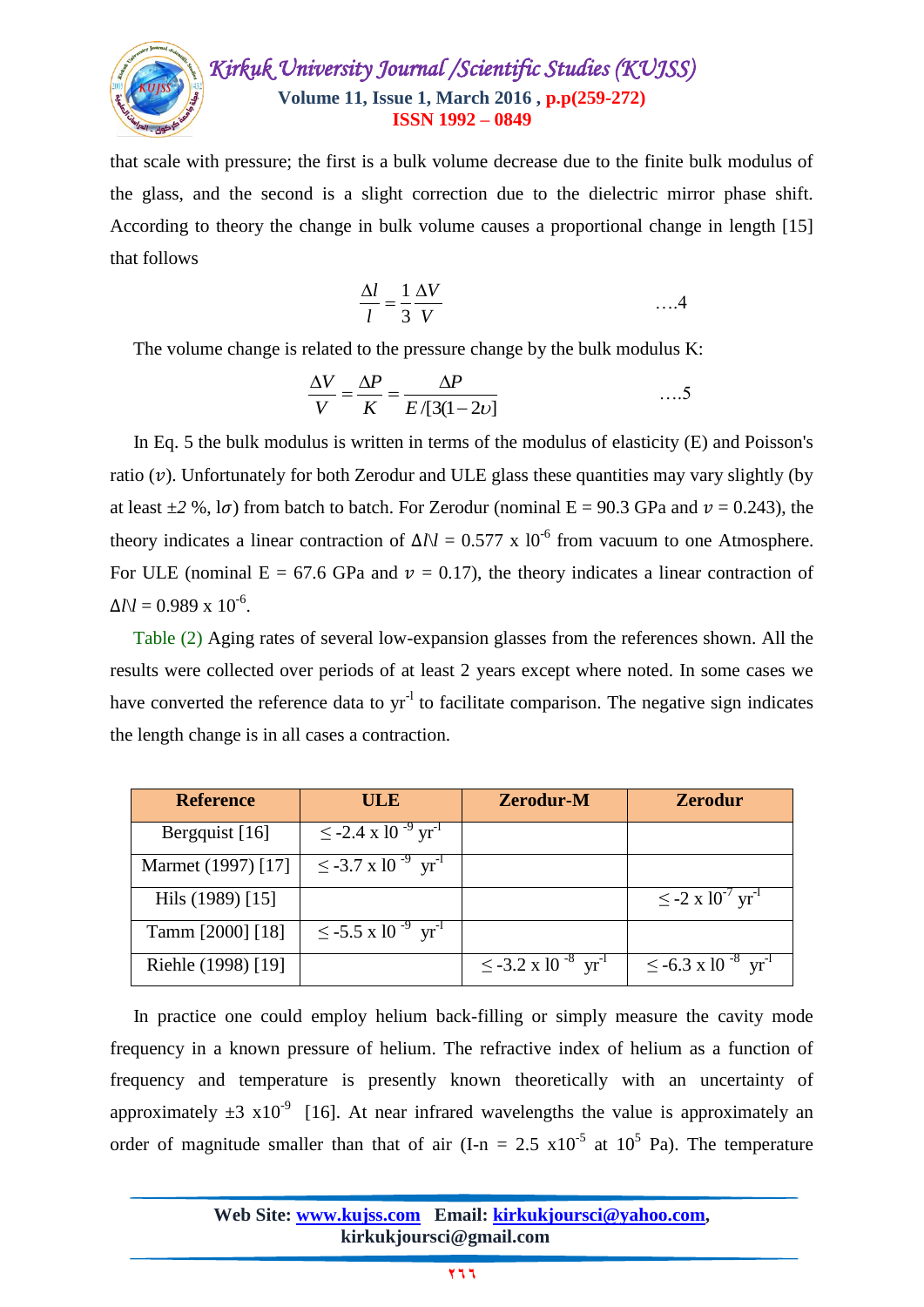

coefficient is also smaller than that of air (helium:  $-1.1 \times 10^{-7} {}^{0}C^{-1}$  versus air:  $-9.4 \times 10^{-7} {}^{0}C^{-1}$ , at 1 atmosphere). The uncertainty of the cavity contraction calibration would be limited more or less equally by uncertainty contributions from the helium pressure and temperature measurements.

 In subsequent use of the wavelength reference the absolute barometric pressure could be monitored with inexpensive sensors with an uncertainty of  $\pm 1.5$  %. By itself the barometric error results in an uncertainty of approximately  $\Delta \lambda / \lambda \leq 0.87 \times 10^{-8}$  (for Zerodur), and  $\Delta \lambda / \lambda \leq 0.87$  $1.5 \times 10^{-8}$  (for ULE). Thus combine the uncertainty of the wavelength shift with pressure with the uncertainty of barometric pressure and find the total pressure-related uncertainty terms of  $\Delta \lambda / \lambda \leq 2.84 \times 10^{-8}$  (for Zerodur) and  $\Delta \lambda / \lambda \leq 3.09 \times 10^{-8}$  (for ULE glass).

**Table (3):** Uncertainty budget for a wavelength reference constructed from ULE.

| <b>Item</b>                         | $\Delta \lambda / \lambda$    |
|-------------------------------------|-------------------------------|
| Temperature correction error        | $\pm 2.0 \times 10^{-8}$      |
| Aging correction error              | $\pm 0.5 \times 10^{-8}$      |
| Bulk volume change correction error | $\pm$ 3.1 x10 <sup>-8</sup>   |
| Mirror phase shift correction error | $\pm$ 0.001 x10 <sup>-8</sup> |
| Mirror contamination uncertainty    | $\pm 1.0 \times 10^{-8}$      |
| Wavelength calibration uncertainty  | $\pm$ 0.25 x10 <sup>-8</sup>  |
| Root-Sum-Square Total               | $\pm$ 3.9 x10 <sup>-8</sup>   |

#### **2.3**. **Mode Differentiation**

 A small cavity is appealing since the free spectral range (FSR) would be large, which would facilitate the unambiguous identification of each mode. For instance, the *s* polarized TEMoo modes of a ring cavity with an 8 mm perimeter would be separated by 37.5 GHz. At red wavelengths, a laser frequency repeatability of about 50 ppm would be more than sufficient to return unambiguously to a given mode. However, such a small cavity is more vulnerable to environmental effects such as contamination of the mirror surface.

 Due to these uncertainties I have considered longer cavities, on the order of 25cm, in order to reduce the potential wavelength instability caused by possible contamination of the mirrors. However, longer cavities present a challenge in the unambiguous identification of a particular (previously calibrated) mode. There are a number of distinct approaches to accomplish the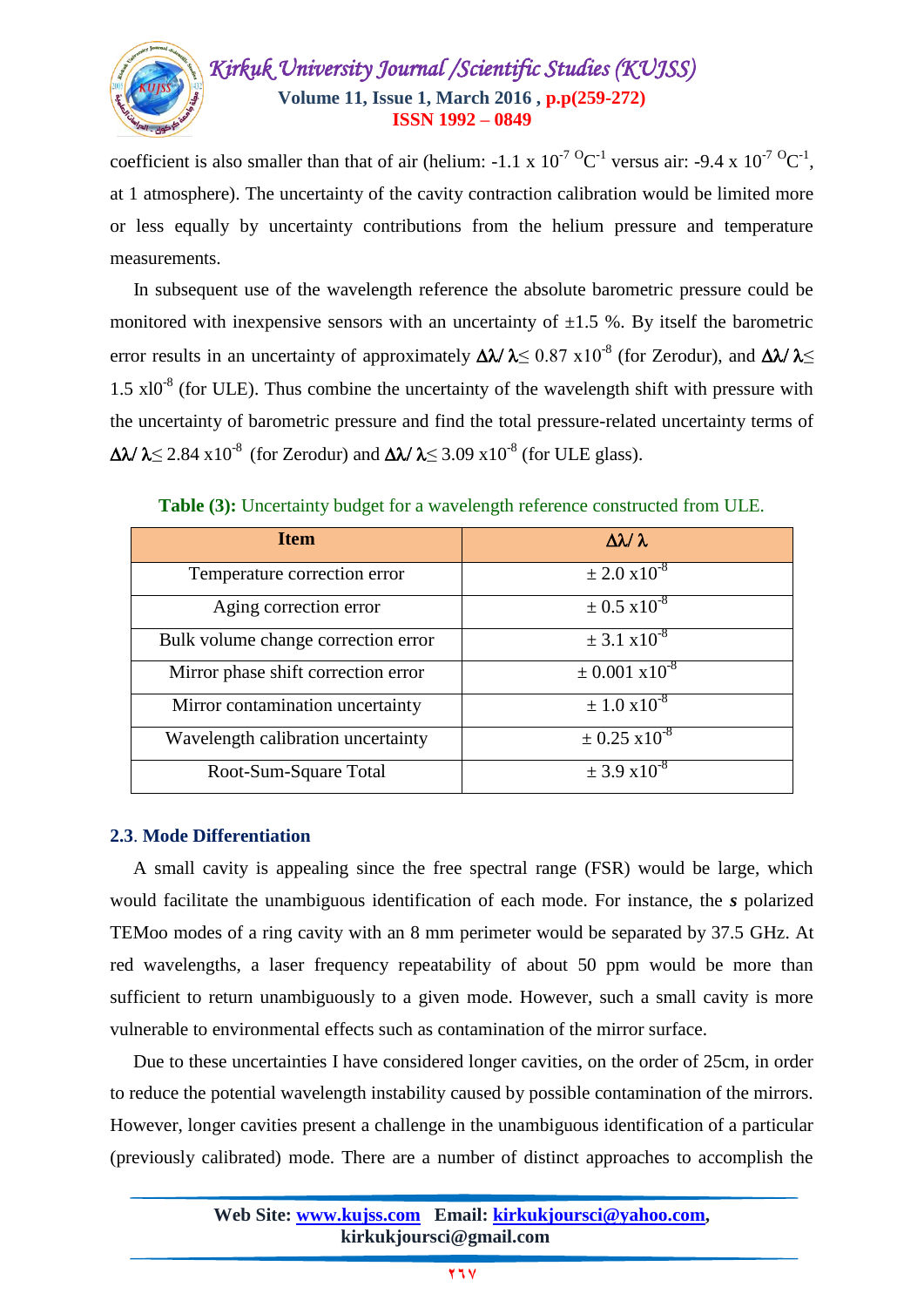

mode discrimination in a cavity of this size  $(L = 25 \text{ cm}$  round-trip, 1.2 GHz free spectral range). The first is to rely on laser repeatability for a tunable laser to return to the same (previously calibrated) mode. This may be possible with certain types of lasers, for instance solid-state lasers. Secondly, another air-spaced optical reference cavity may be used, with a shorter length and lower resolution, and the coincidences between the two cavities will indicate the correct modes. This vernier approach is introduced in  $Fig.(1)$ , below. The shorter cavity must be air spaced since the frequency of the finely-spaced reference cavity modes may shift by more than a FSR with the ambient barometric pressure.



**Fig. (1):** Mode identification using the two-cavity vernier technique. A short cavity with a large unambiguous free spectral range is used to identify a particular mode of a wavelength reference cavity. The short cavity must also be air-spaced.

 There are a number of designs for high-reflectivity dielectric coatings that exhibit different behavior of the phase-shift upon reflection. For this application the best coating design will optimize the s-to-p frequency difference per FSR in relation to the p polarized mode linewidth  $\Delta v_p$ . This suggests a figure of merit, which define below as  $\Gamma$ . We let  $\Delta v_{sp}$  represent the difference in the longitudinal mode frequencies of the two polarizations, and  $\Delta(\Delta v_{sp})$  is then the change in this mode spacing per free spectral range. Then we write

$$
\Gamma = \frac{1}{3} \frac{\Delta(\Delta v_{sp})}{\Delta v_p} \times 100\%
$$

 This represents the precision that the frequency difference must be measured in relation to the limiting line width.

#### **2.4. Cavity Resolves**

 It is useful then to explore different designs for the cavity and coating with the figure of merit r in mind. Other aspects to consider include spatial-mode shape, fabrication difficulty, and the number of (expensive) optical coating runs required.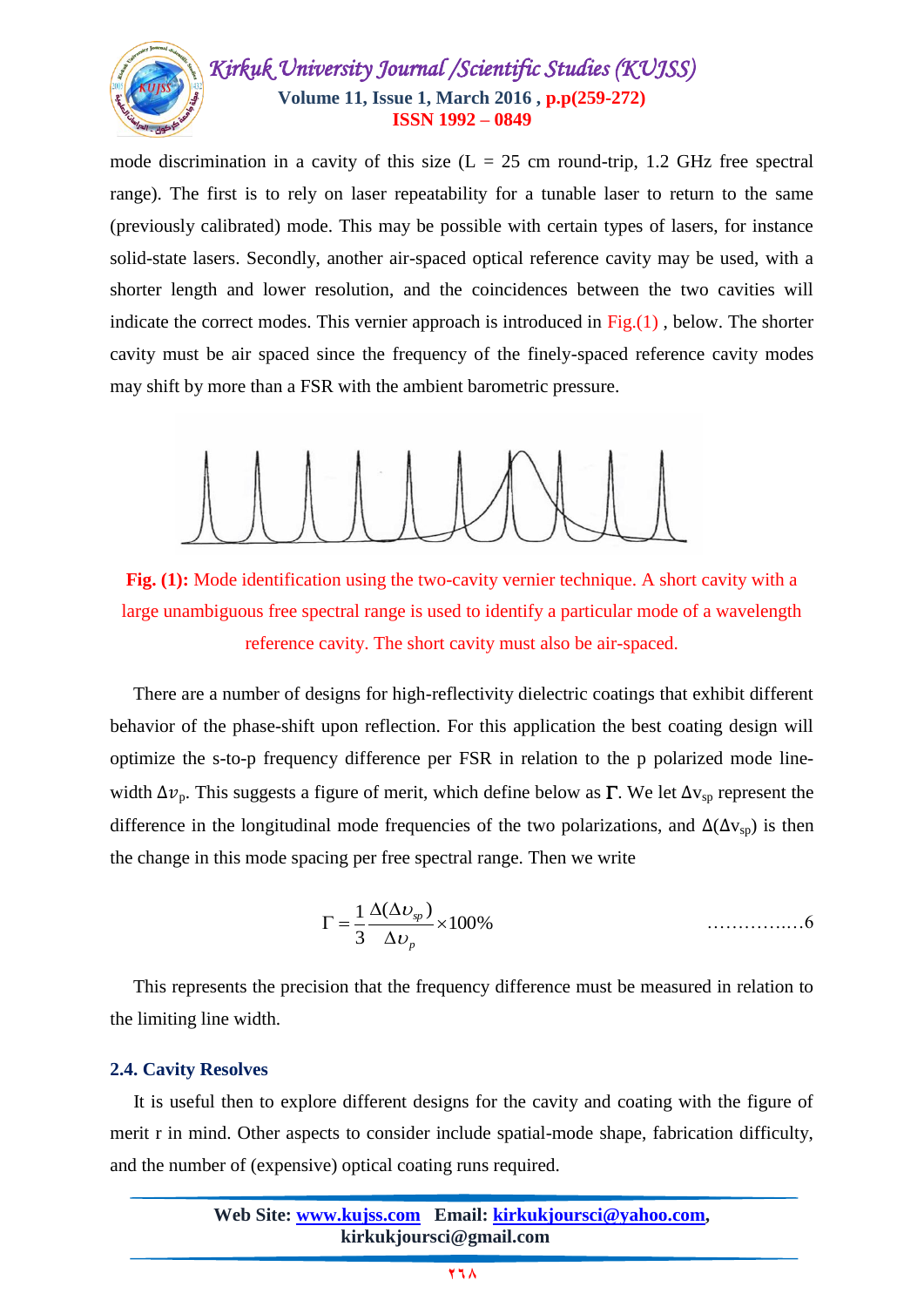

#### **2.4.1. Three - mirror cavity**

 We start with a three-mirror cavity that has the advantage of being a stigmatically Compensated see Fig. (2). We analyze this using the same coating on all three mirrors, to avoid more than one expensive rnirror-deposition run. There are many different coating designs, and we use here  $H(LH)^n$  because the **s** and p polarizations have the same phase shift approximately mid-band (H and L refer respectively to the layers of high and low refractive index). This allows the difference frequency  $\Delta v_{SP}$  between the two polarization modes to be on the order of a megahertz near the coating band center, which facilitates the measurement of kilohertz differences between cavity FSRs. (For instance, it may allow an inexpensive frequency-to-voltage converter to be used, with no intermediate IF stage). It also allows the cavity to be used as a reference for two relatively close (less than 100 MHz) optical frequencies, allowing the interferometer system designer very long synthetic wavelengths  $(c/\Delta v > 3$  m). We calculate the loss per pass by multiplying the reflectivity at each mirror.



**Fig.** (2): Three-mirror cavity has two reflections at a 22.5' angle of incidence and one at a 45<sup> $\Box$ </sup> angle of incidence. The beam waist between the curved mirrors is round and free of astigmatism.

 The round-trip reflectivity, along with the round-trip phase shift of each polarization is shown in Fig. (3) for an  $H(LH)^n$  coating. (The exponent refers to the number of LH coating pairs). From the Fig. 3 data we calculate the s and p mode line-widths that a three-mirror cavity would have with a  $H(LH)^n$  coating, assuming the ring cavity was 25 cm long and the loss was due primarily to the mirrors.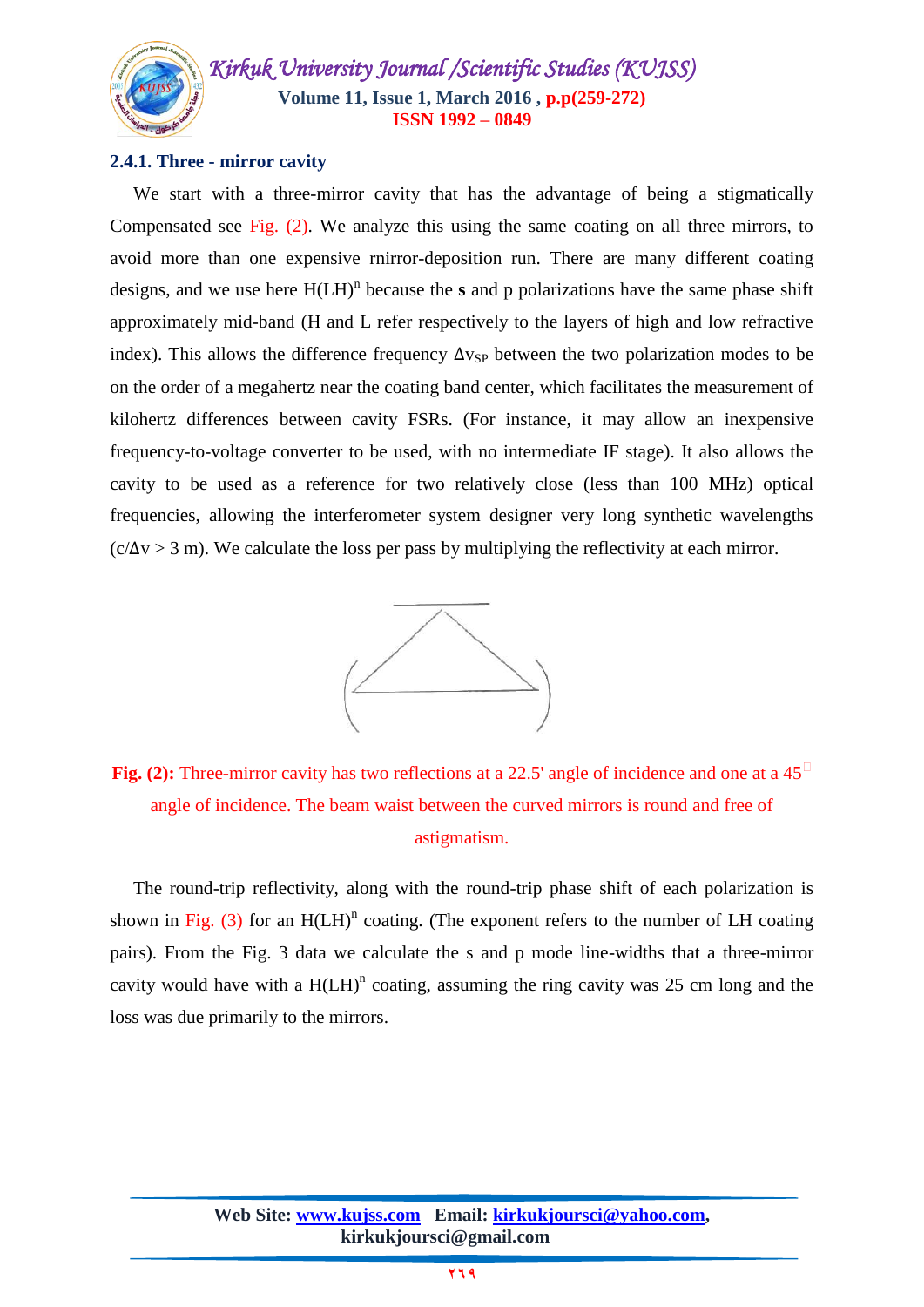

**Fig. (3):** The solid lines are the s polarized reflectivity and mirror phase-shift per round trip. The dashed lines are the same quantities for the p polarization.

 These calculations are shown in Fig. (4) . The figure of merit r is also plotted, and is on the order of 0.2 % near the center of the mirror pass-band. To discriminate modes using this frequency-difference technique would require measuring the center of the cavity mode to approximately f0.2 %. In addition to the H(LH)" coating design, it is possible that other designs may offer more s-to-p polarization dispersion, which would increase the figure of merit r by a similar amount.



**Fig. (4):** The solid curves are the p polarized line width (upper) and the s polarized line width (lower) of the three-mirror cavity. The dashed curve is the figure of merit  $\Box\Gamma$ .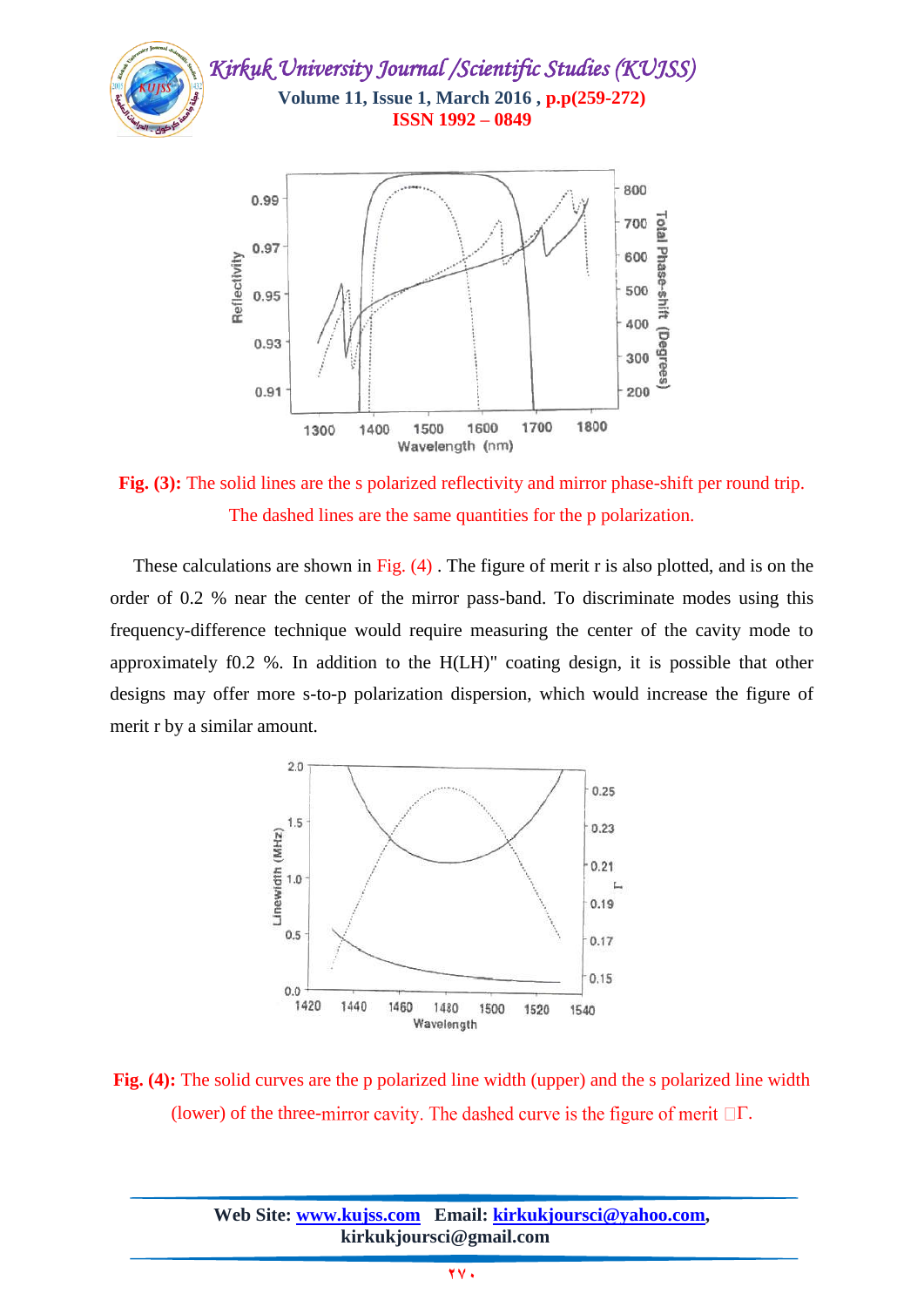

The calculated data is for the same  $H(LH)^n$  dielectric coating on all three mirrors of a three mirror cavity see Fig. (2) . The different slopes of the two phase-shift curves allow the discrimination of the longitudinal modes of the cavity by measuring the s-to-p frequency difference.

## **3. Conclusions**

 The approach of using stable calibrated resonators to deliver accurate wavelengths in air is technically feasible. We estimate that a total wavelength .uncertainty of about  $\Delta\lambda/\lambda \leq 3.9$  x  $10^{-8}$  could be delivered to interferometer users by such a reference cavity over a +5  $^{\circ}$ C temperature range, presently limited by the method of accounting for the mechanical contraction from vacuum to atmospheric pressure. It is possible that this particular uncertainty could be greatly reduced by performing measurements (in air) of a length held fixed by a vacuum interferometer. That concept is not explored in this technical report, but is an area of further research. Other areas for further research include exploring the accuracy versus calibration interval trade-off, and the locking of visible (red) DFB lasers should they become commercially available.

## **References**

**[l]** M. Eickhoff and J. L. Hall, "*Real-time precision refractometry: New approaches*," Appl. Opt. 36 (6): 1223-1234 (1997).

**[2]** R. Thibout, S. Topp, Y. Alayli, and P. Juncar, "*A transfer standard of the metre: an air wavelength reference*," Eur. Phys. J. - Appl. Phys. 16 (3): 239-245 (2001).

**[3]** J. A. Stone and A. Stejskal, in Recent Developments in Traceable Measurements 11, Proc. SPIE 5190, edited by J. Decker and N. Brown, 327-338 (2003).

**[4]** S. Top~u, Y. Alayli, J. P. Wallerand, and P. Juncar, "*Heterodyne refractometer and air wavelength reference at 633 nm*," Eur. Phys. J. - Appl. Phys. 24 (1): 85-90 (2003).

**[5]** R. Dandliker, R. Thalmann, and D. Prongue, "*Two-wavelength laser interferometry using super-heterodyne detection*," Opt. Lett. 13: 339-343 (1988).

**[6]** G. P. Barwood, P. Gill, and W. R. C. Rowley, "*Laser diodes for length determination using swept-frequency interferometry*," Meas. Sci. Tech. 4: 988-994 (1993).

**[7]** P. E. Ciddor, "*Refractive index of air: new equations for the visible and near infrared*," Appl. Opt. 35 (9): 1566-1573 (1996).